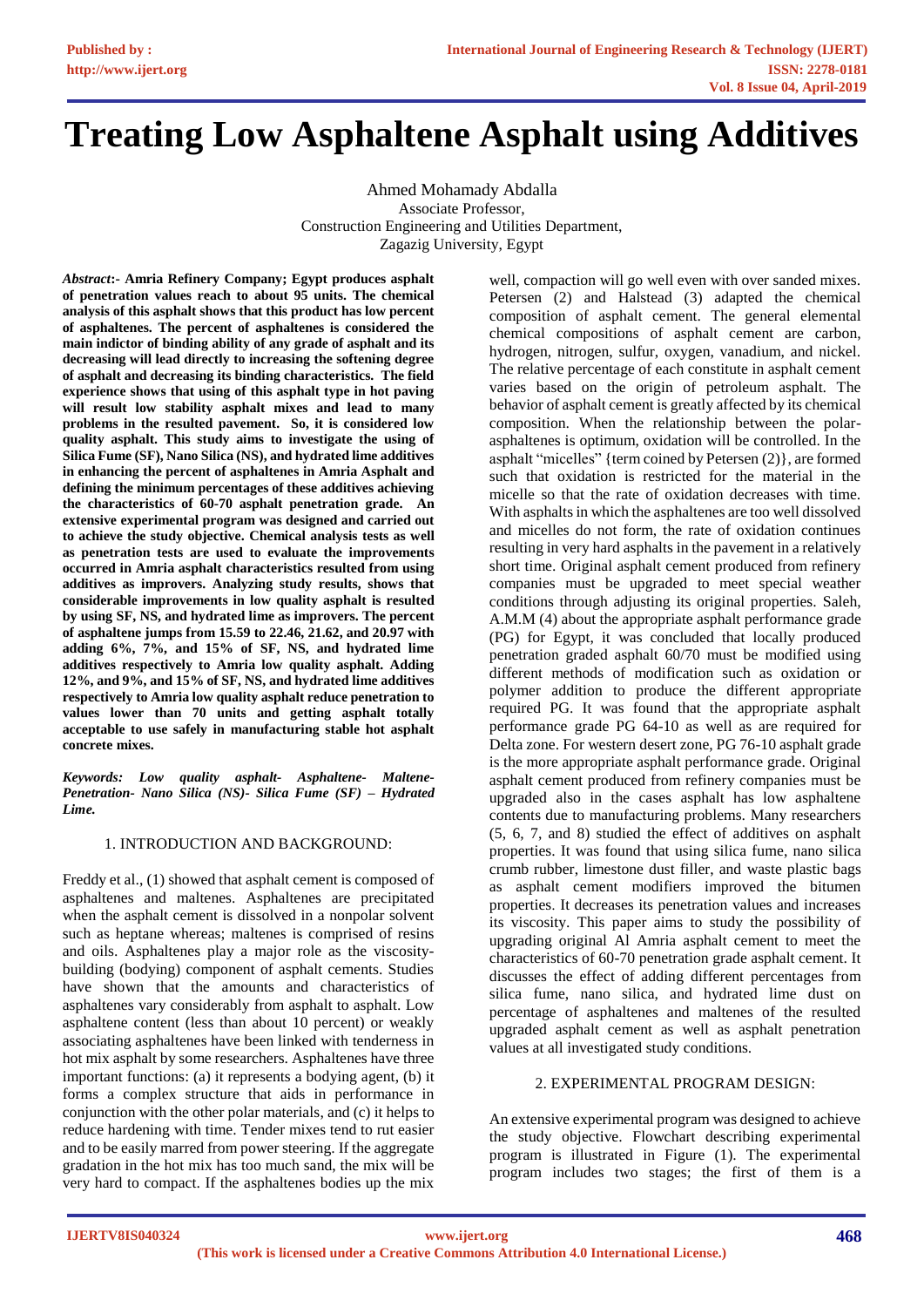preliminary stage. It included the reviewing of all subjects and tests related to the study problem, followed by selecting the investigated materials as well as the evaluating tests. Stage 2 included the preparation of investigated samples according to different designed search conditions. Twenty samples of 100 gm weight were prepared; the two of them where original Amria asphalt whereas, the reminder samples were Amria asphalt modified using different percentages of SF, or NS, or hydrated lime. To prepare the investigated samples; a sample of about 2.0kg of Al America original asphalt was heated in an oven of  $150^\circ$  c until it changed to liquid state. After that, the liquid asphalt sample is separated to

twenty separate samples of about 100 gm for each in a separate basin and then kept in the oven except two of them which were left directly in normal temperature room to represent the control sample of results which was used for comparison. A suitable weight of SF, NS, and hydrated lime were prepared in separate small containers. One of the eighteen asphalt sample kept in the oven was extracted and putted on a fire stove to keep its temperature constant during mixing process 6 gm of SF (6% SF by weight of sample) were weighted and thoroughly mixed with the asphalt sample using electric mixer shown in Figure (2) until reaching homogenous mixture of asphalt and SF, and then it was directly left in normal temperature room. Same procedure was used to prepare asphalt samples of 8 and 10% of SF. Also, same procedure was used to prepare asphalt samples of 7, 9, and 11% of NS as well as asphalt samples of 10, 15, and 20% of hydrated lime. Original asphalt sample, and all samples modified using SF, or NS, or hydrated lime were left at normal room temperature for at least 1.5 hr. before applying any evaluating test. The ten preprepared asphalt samples were then tested using penetration

test during keeping all standard conditions of penetration test. Each sample was tested three times to find three penetration values of each specimen. Finally, all samples were taken to the Egyptian Petroleum Research Institute for making chemical analysis tests to find percentages of both asphaltene, and maltene for each sample. All results were collected and the required analysis was conducted to conclude the desirable ways to increase asphaltene percentage in Al Amria original asphalt and decrease its penetration to the acceptable range of 50-70 pen, grade.

## 3. TESTED MATERIALS AND THEIR PROPERTIES:

Al Amria asphalt cement was considered the original asphalt investigated for treating with different types of additives. The different characteristics of Al Amria asphalt cement is shown in Table (1). The table illustrate penetration, viscosity, softening point, flash point, % of asphaltene, % of maltene, as well as elemental analysis. Three types of additives were used to upgrade Al Amria asphalt cement; the first was SF. Micro-silica is a byproduct material produced by reduction of high-purity quartz with coal in electric furnaces in the production of silicon and ferrosilicon alloys. SF was obtained from Sika Company 1<sup>st</sup> Industrial Zone (A)-El Obour City-Cairo-Egypt. The physical composition of the used SF minerals is shown in Tables (2) and (3)**.** The second type additives used to upgrade Al Amria asphalt cement was NS. NS used in this research was produced in Faculty of Science – Beni Suef University. The chemical composition of NS is presented in Table (4). Hydrated lime dust was the last type of additives used to upgrade Al Amria asphalt cement. Hydrated limestone dust filler was of bulk specific gravity of 2.750 and had gradation as shown in Table (5).



Figure (1): Study Methodology Flow Chart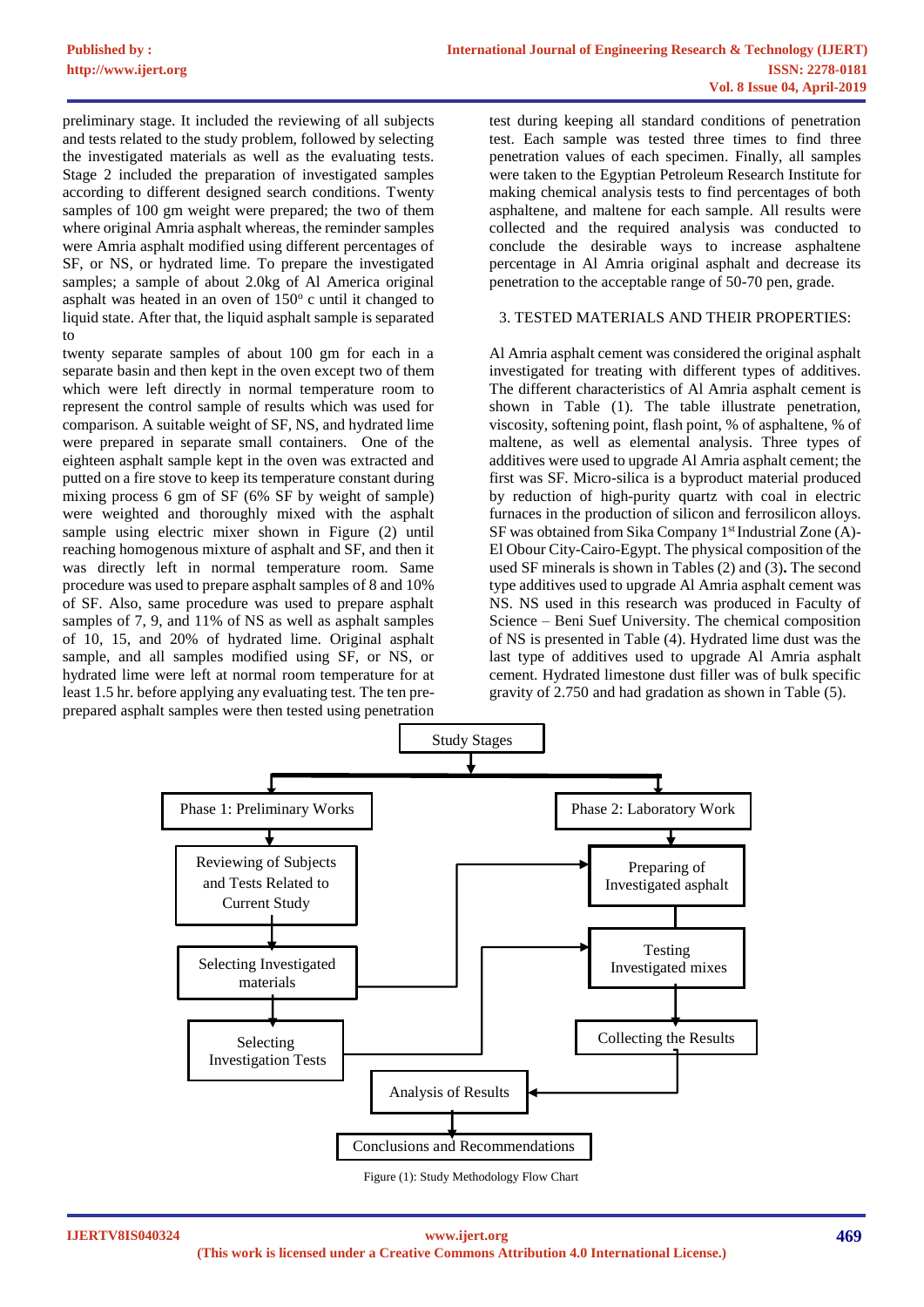# Figure (1): Study Methodology Flow Chart



Figure (2): Electrical Mixer

| Table (1): Different Characteristics of Al Amria Asphalt Cement |  |
|-----------------------------------------------------------------|--|
|-----------------------------------------------------------------|--|

| Test                 | <b>AASHTO</b> Designation No.                           | Result | Specification Limits |
|----------------------|---------------------------------------------------------|--------|----------------------|
| Penetration; 0.01mm  | AASHTO T <sub>49</sub>                                  |        | 60-70                |
| Kinematic viscosity; | AASHTO T 201                                            |        | >320                 |
| Softening point; c   | AASHTO T53                                              | 40     | $45 - 55$            |
| Flash point; ° c     | AASHTO T <sub>48</sub>                                  | 225    | >250                 |
| % of asphaltene      | According to John H. and Nour elden, S.<br>(10, and 11) | 15.59  |                      |
| % of maltene         |                                                         | 83.74  |                      |

Table (2): Chemical Properties of SF [9]

| No.            | Parameters                                  | <b>Test Value</b> |  |
|----------------|---------------------------------------------|-------------------|--|
| Chemical test  |                                             |                   |  |
|                | Silica as $SiO2$ , % by mass                | 89.90             |  |
| $\overline{c}$ | Total Sulphur Content as $SO_3$ , % by mass | 0.58              |  |
| 3              | Lime as CaO, %by mass                       | 7.85              |  |
| $\overline{4}$ | Magnesia as MgO, % by mass                  | 4.03              |  |
|                | Alumina as $AL_2O_3$ , % by mass            | Nil               |  |
| 6              | Iron Oxide as $Fe2O3$ , % by mass           | Nil               |  |

|  |  | Table (3): Physical Properties of SF $[9]$ |  |
|--|--|--------------------------------------------|--|
|--|--|--------------------------------------------|--|

| No. | Parameters                       | <b>Test Value</b>   |
|-----|----------------------------------|---------------------|
|     | Density $(gm/cm3)$               | 2.07                |
|     | Physical state                   | Clear grey powder   |
| 3   | Practical Size Distribution, (%) | 59                  |
|     | Solubility                       | Solubility material |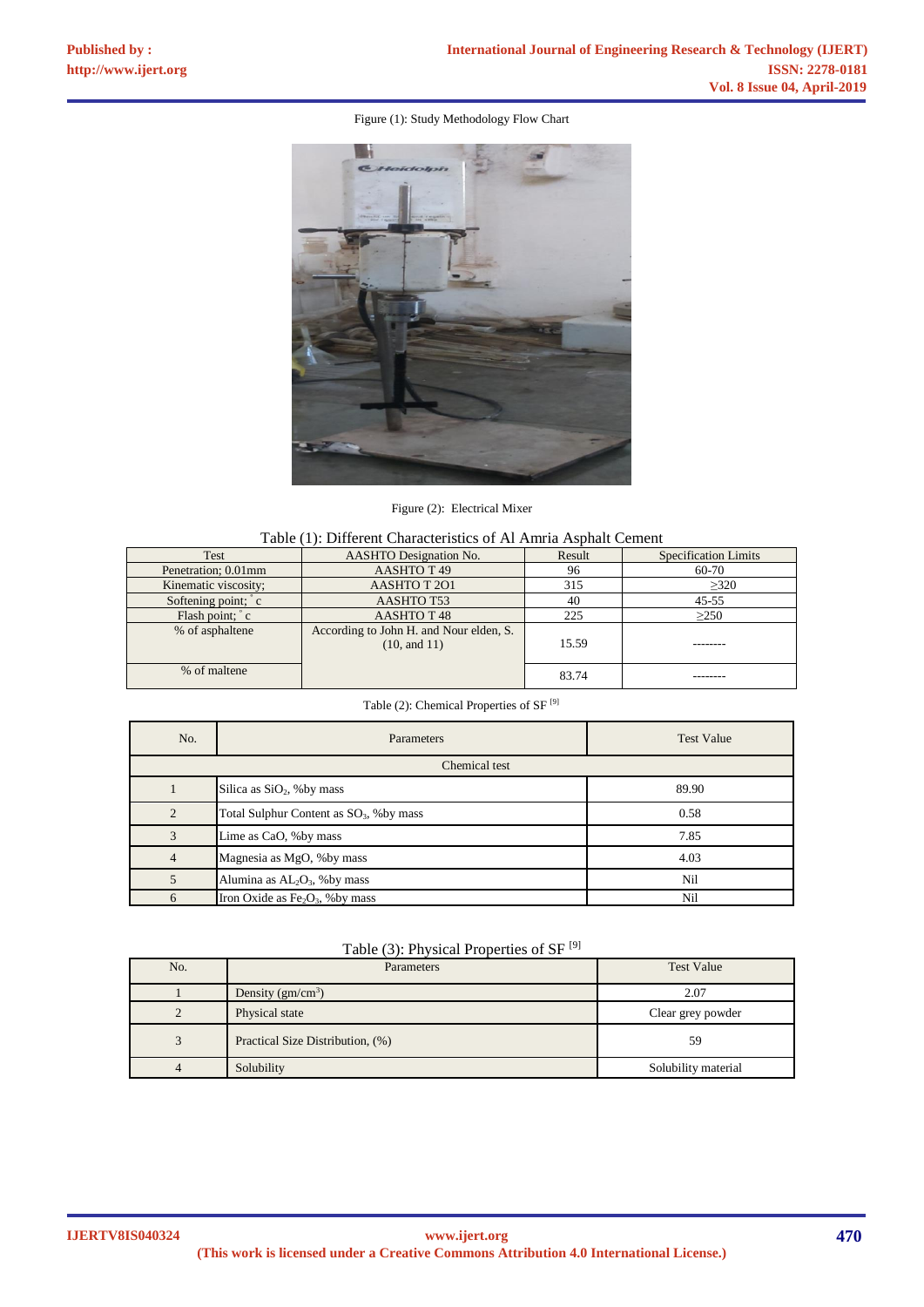# Table (4): Chemical Composition of NS

| Sample Name | SI          | Anhydrite  | 0.28         |
|-------------|-------------|------------|--------------|
| Date        | 15-01-2019  | Calcite    | 0.25         |
| Time        | 20:25:22 PM | Mulite     | $\mathbf{0}$ |
| $R_{W}$     | 5.52        | Magnetite  | $\mathbf{0}$ |
| Alite_Sum   | $\theta$    | Hematite   | $\mathbf{0}$ |
| Lime        | 0.05        | Thenardite | $\mathbf{0}$ |
| Periclase   | 0.08        | Rutile     | $\mathbf{0}$ |
| Quartz      | 0.20        | Si_amorph  | 98.30        |

Table (5): Gradation of Lime

| Type              |                 | % Passing | Egyptian Limitation <sup>[10]</sup> |
|-------------------|-----------------|-----------|-------------------------------------|
| Sieve Size (inch) | Sieve Size (mm) |           |                                     |
| No.30             | 0.60            | 100       | $\geq 100$                          |
| No.50             | 0.30            | 100       |                                     |
| No.100            | 0.15            | 90        | $\geq$ 85                           |
| No.200            | 0.075           | 75        | $\geq 65$                           |

### 4. RESULTS AND ANALYSIS:

The results of chemical tests carried out at the Egyptian Petroleum Research Institute to Al Amria asphalt modified by different percentages of SF, hydrated lime, or NS are shown in Figures (3, 4, and 5). The figures illustrate asphaltene and maltene percentages of modified asphalt for various modifiers at different modifier percentages. The figures show that the percentages of both asphaltene and maltene of original Al Amria asphalt cement are 15.59, and 83.74 respectively. The figures also show that modifying Al Amria asphalt using various investigated modifiers increase asphaltene percentage and decrease maltene percentage. The maximum improving of asphaltene percentage in Al Amria asphalt cement is noticed for SF modifier as deduced from results comparison. Adding different percentages of SF to Al Amria asphalt cement increases asphaltene percentage from 15.59% to be in a

range between 1.37 and 1.44 of its original value. Whereas it decreases maltene percentage from 83.74% to be in a range between 0.92 to 0.93 of its original value as shown in Figure (3). Using hydrated lime modifier achieves the minimum increasing of Al Amria asphalt asphaltene percentage and minimum decreasing in maltene percentage as shown in Figure (4). Different percentages of hydrated lime modifier increase its asphaltene percentage to values between 17.08 and 20.97. It also, decreases its maltene values to be in the range between 78.23 and 82.62. NS achieves satisfactory improvement in asphaltene and maltene percentages of Al Amria asphalt cement. Elemental analysis is performed to Al Amria asphalt cement after modification using SF, or NS, or hydrated lime is recommended to explain the reasons of increasing asphaltene and decreasing maltene percentages.



Figure (3): Percentages of Asphaltene and Maltene Contents of Al Amria asphalt cement at different percentages of SF modifier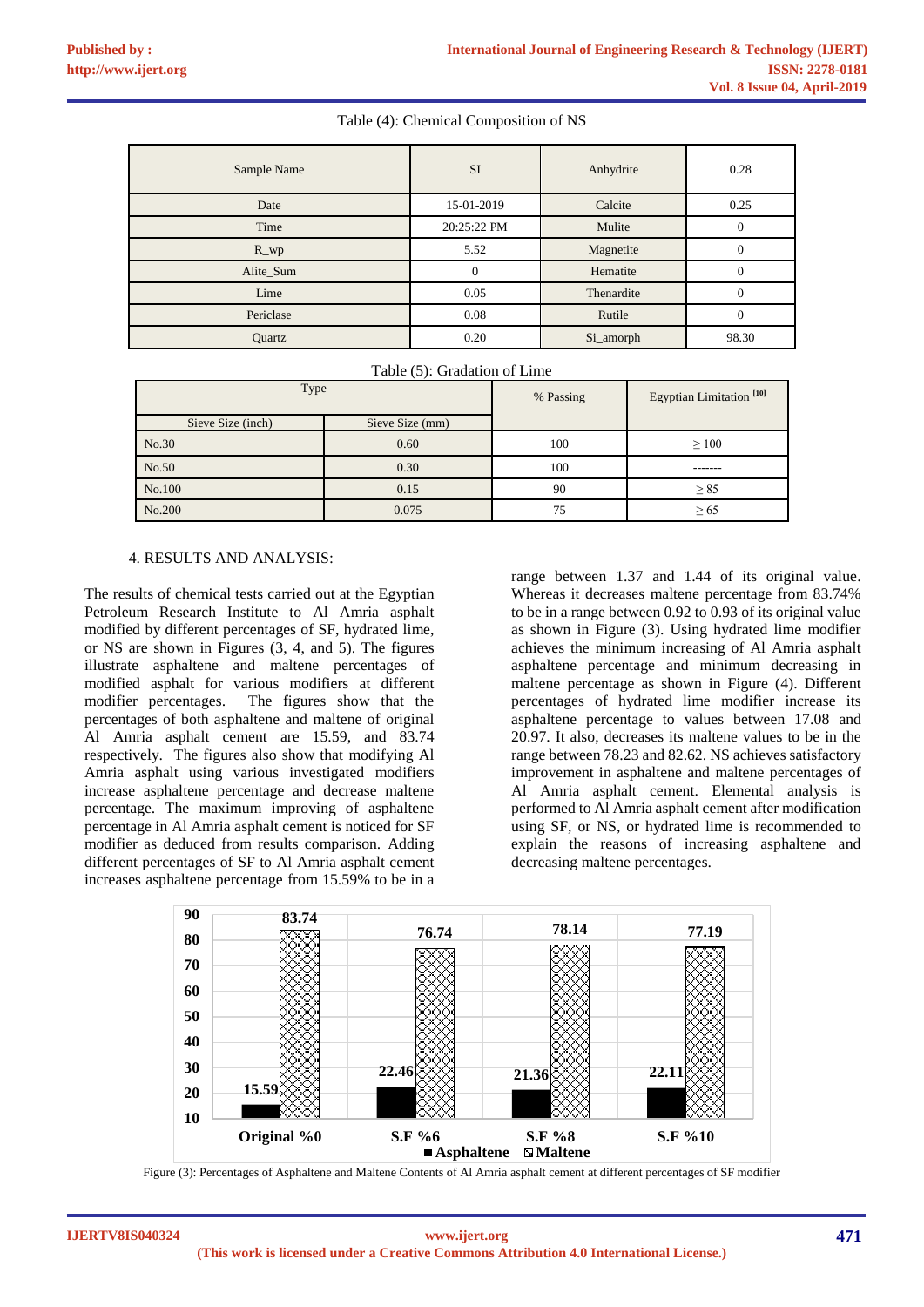

Figure (4): Percentages of Asphaltene and Maltene Contents of Al Amria Asphalt Cement at Different Percentages of Hydrated Lime Modifier



Figure (5): Percentages of Asphaltene and Maltene Contents of Al Amria Asphalt Cement at Different Percentages of NS Modifier

Figure (6) presents the effect of adding SF, or NS, or hydrated lime with different percentages on the penetration value of original Al Amria asphalt cement. The figure shows in general that as percentages of SF, NS, or hydrated lime increase the penetration value of Al Amria asphalt decreases. Strong relation between asphalt penetration and the percentages of SF or NS additive of about 0.92, and 0.98 respectively as  $R^2$  was noticed. The decreasing of penetration of asphalt may be due to the decreasing of oil and increasing of asphaltene percentage in the original investigated asphalt. It can be concluded from analyzing data illustrated in Figure (6) that adding 12% SF, 9 % NS, and 15 % of hydrated lime decrease penetration values of Al Amria asphalt cement to 70, 66, and 67 units to meet AASHTO Specifications of 60-70 asphalt cement.

# 5. CONCLUSIONS AND RECOMMENDATIONS:

Analyzing study results, the following can be concluded:

- 1- In general, using Silica Fume (SF), Nano Silica (NS), and hydrated lime additives increase asphaltene percentages and decrease maltene percentages of Al Amria asphalt cement and decrease its penetration values.
- 2- Using SF additive as an improver to Al Amria asphalt cement achieves the maximum increasing of its asphaltene percentage. It increases its asphaltene

percentage to values equaling (1.37 to 1.44) of its original value.

- 3- Using hydrated lime additive as an improver to Al Amria asphalt cement achieves the minimum increasing of its asphaltene percentage. It increases its asphaltene percentage to values equaling 17.08 and 20.97 instead of 15.59.
- 4- Al Amria asphalt cement needs to thoroughly mixing with 12% SF, or 9% NS, or 15 % of hydrated lime, by its weight to produce asphalt cement meeting penetration AASHTO Specification.
- **5-** Elemental analysis is recommended to perform to Al Amria asphalt cement after modifying it using 12% SF, or 9% NS, or 15 % of hydrated lime to define the reasons of increasing asphaltene.

### REFERENCES:

- [1] Roberts, F.L., Kandhal, P.s., Brown, E.R., Lee, D.y and Kennedy, T.W, "HOT MIX ASPHALT MATERIALS, MIXTURE DESIGN AND CONSTRUCTION" National Asphalt Pavement Association Research and Education Foundation,, MD United States 20706-4413, (1996).
- [2] Petersen, J Claine., "Chemical Composition of Asphalt as Related to Asphalt Durability", Transportation Research Board, Issue (999), 0361-1981, (1984).
- [3] Halstead, W. J., "Relation of Asphalt Chemistry to Physical Properties and Specifications", Transportation Research Board, 1984